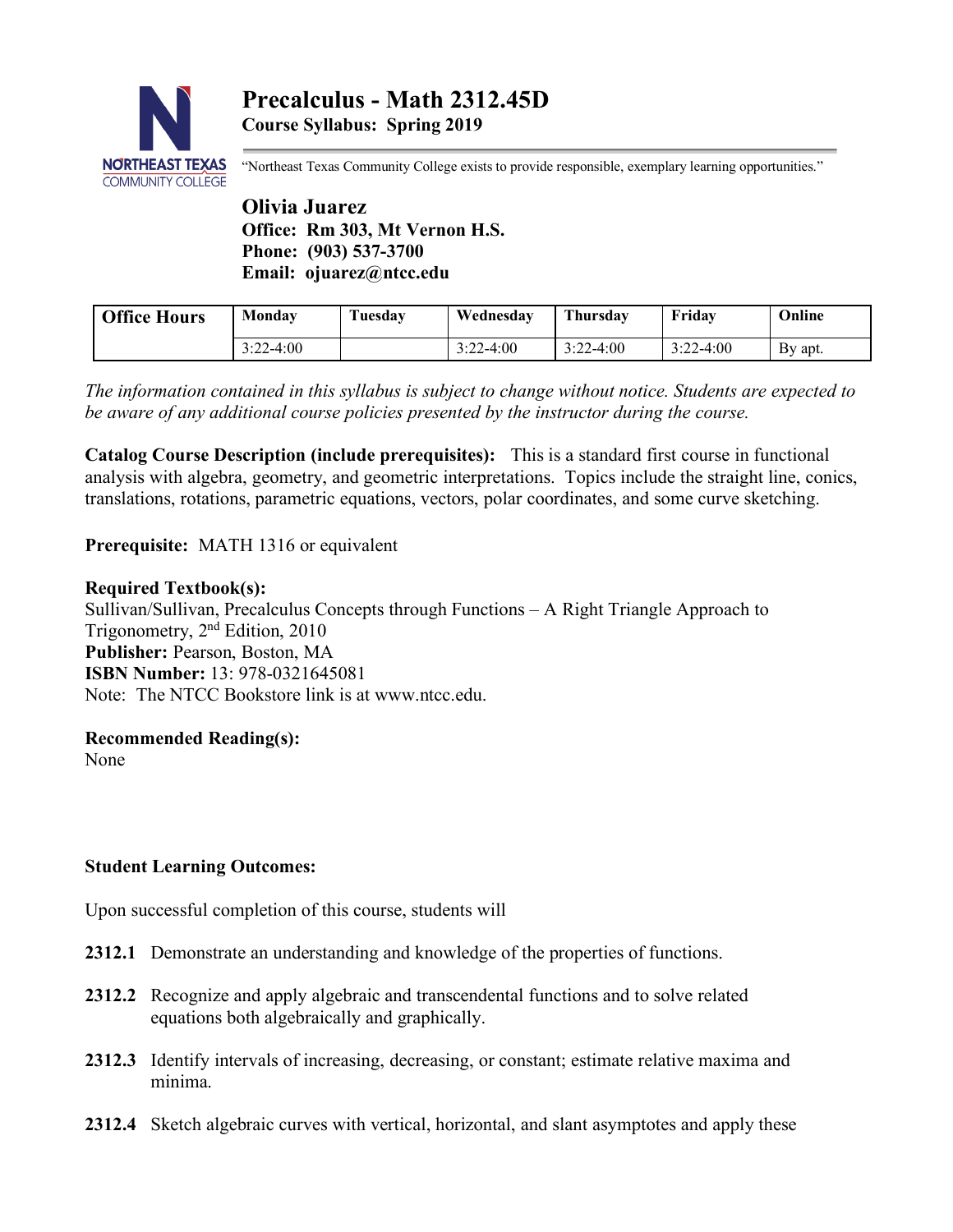graphs to ideas of continuity.

- **2312.5** Determine the standard equation of a conic with given conditions and solve applied problems involving a conic.
- **2312.6** Solve applied problems with parametric forms, polar coordinates, vectors, and modeling.

**SCANS Skills:**

N/A

### **Course Outline:**

## **Chapter 1** Functions

- 1.1 Functions (Optional)
- 1.2 The Graph of a Function (Optional)
- 1.3 Properties of Functions
- 1.4 Library of Functions; Piecewise-defined Functions
- 1.5 Graphing Techniques: Transformations
- 1.6 Mathematical Models; Building Functions (Optional)
- 1.7 Building Mathematical Models Using Variation

**Chapter 2** Linear and Quadratic Functions

- 2.1 Properties of Linear functions and Linear Models
- 2.2 Building Linear Models from Data (Optional)
- 2.3 Quadratic Functions and Their Zeros (Optional)
- 2.4 Properties of Quadratic Functions
- 2.5 Inequalities Involving Quadratic Functions
- 2.6 Building Quadratic Models from Verbal Descriptions and from Data (Optional)
- 2.7 Complex Zeros of a Quadratic Function
- 2.8 Equations and Inequalities Involving the Absolute Value Function (Optional)

# **Chapter 3** Polynomial and Rational Functions

- 3.1 Polynomial Functions and Models
- 3.2 Properties of Rational Functions
- 3.3 The Graph of a Rational Function
- 3.4 Polynomial and Rational Inequalities (Optional)
- 3.5 The Real Zeros of a Polynomial Functions
- 3.6 Complex Zeros; Fundamental Theorem of Algebra

### **Chapter 4** Exponential and Logarithmic Functions

- 4.1 Composite Functions (Optional)
- 4.2 One-to-One Functions; Inverse Functions
- 4.3 Exponential Functions
- 4.4 Logarithmic Functions
- 4.5 Properties of Logarithms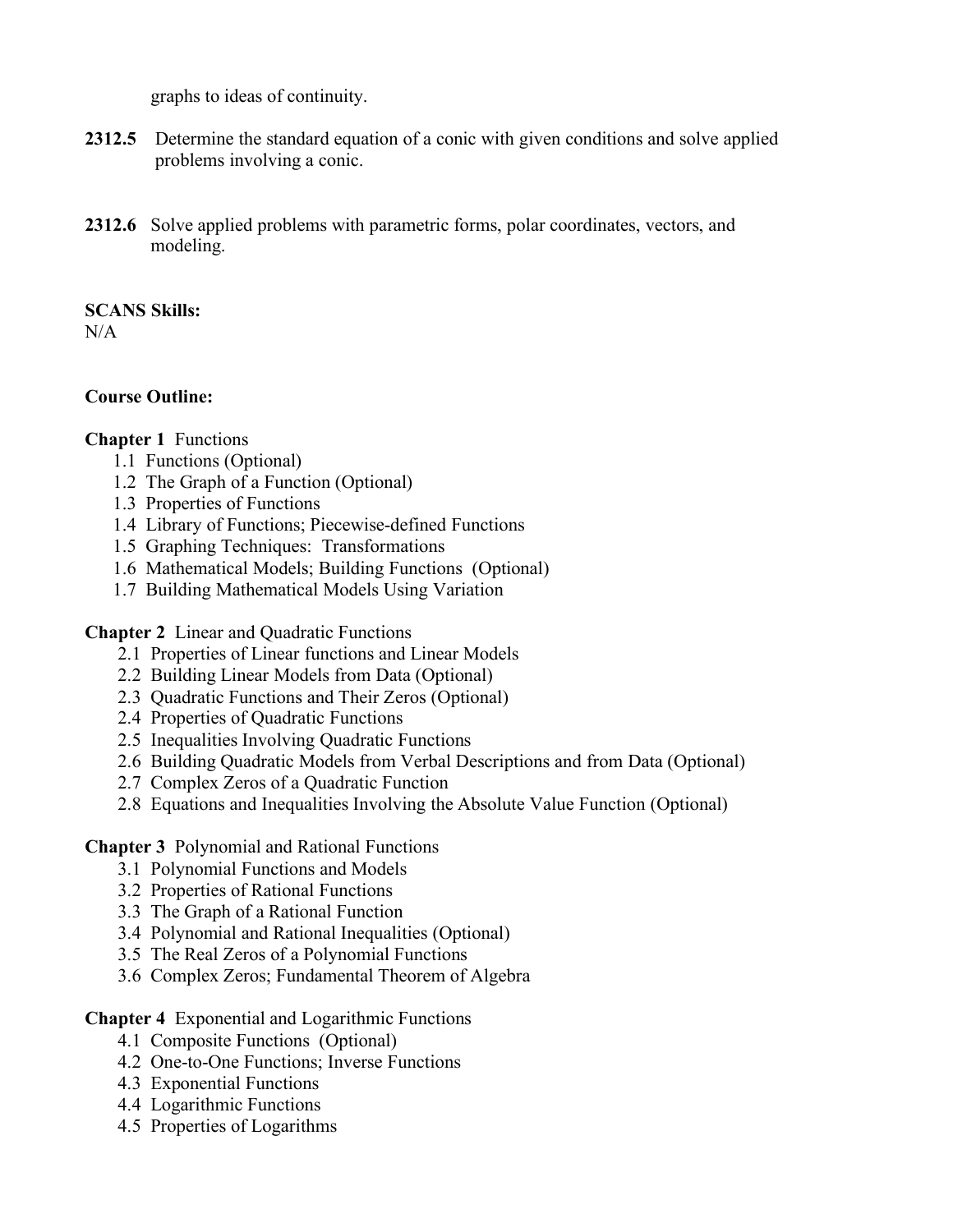4.6 Logarithmic and Exponential Equations

**Chapter 8** Polar Coordinates; Vectors

- 8.1 Polar Coordinates
- 8.2 Polar Equations and Graphs
- 8.4 Vectors

**Chapter 9** Analytic Geometry

- 9.1 Conics
- 9.2 The Parabola
- 9.3 The Ellipse
- 9.4 The Hyperbola
- 9.7 Plane Curves and Parametric Equations

## **Evaluation/Grading Policy:**

Tests/Exams 60% Daily/Homework 20% Final Exam 20% "A"  $90-100$ "B" 80-89 "C" 70-79 "D" 60-69 "F" below 60 There will be no exemptions from the college final.

### **Student Responsibilities/Expectations:**

This is a dual credit class held on the Mt Vernon campus. Students are required to follow the attendance and dress code as well as all other rules and acceptable use policies stated in the MVHS student code of conduct. Students are expected to behave as responsible college students; therefore no academic information about a student can be given to another individual or parents without the expressed written consent of the student.

### **NTCC Academic Honesty Statement:**

"Students are expected to complete course work in an honest manner, using their intellects and resources designated as allowable by the course instructor. Students are responsible for addressing questions about allowable resources with the course instructor. NTCC upholds the highest standards of academic integrity. This course will follow the NTCC Academic Honesty policy stated in the Student Handbook."

### **Academic Ethics**

The college expects all students to engage in academic pursuits in a manner that is beyond reproach. Students are expected to maintain complete honesty and integrity in their academic pursuit. Academic dishonesty such as cheating, plagiarism, and collusion is unacceptable and may result in disciplinary action. Refer to the student handbook for more information on this subject.

### **ADA Statement:**